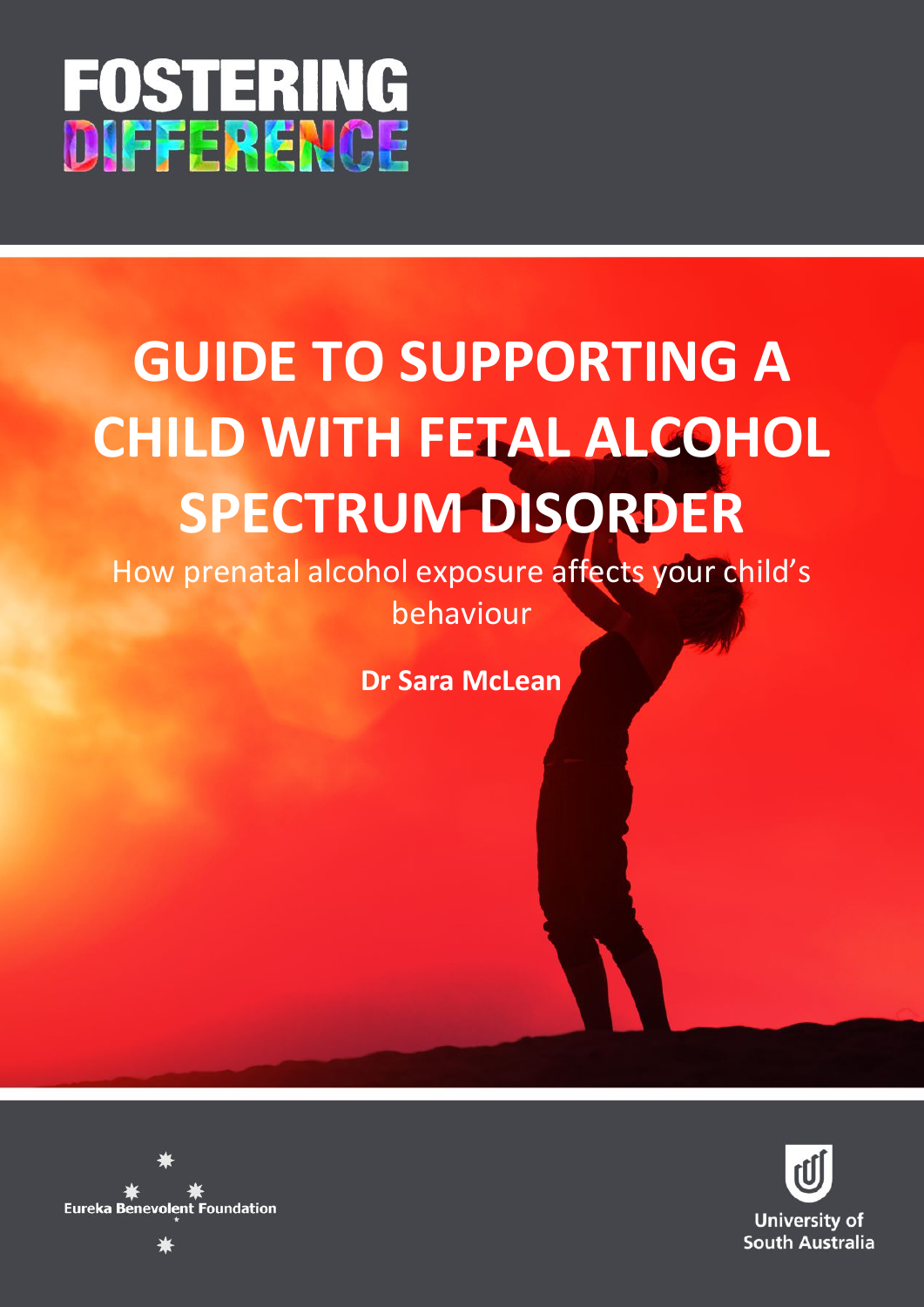# *'The best way to describe it is… He can go wherever he likes, as long as he takes another brain with him...'*

# **(Foster parent of a young man living with Fetal Alcohol Spectrum Disorder)**

# **Disclaimer**

This resource is part of a series of resources for foster parents who are raising children living with developmental difference caused by early life adversity. The guides are intended to provide general educational information only, and are not intended as a substitute for professional assessment and intervention.

These resources were developed with the generous support of the Eureka Benevolent Foundation, and the author is grateful to the foundation for their support. The author would also like to thank the many foster parents that generously donated their time and expertise to the development of these resources. Photos are sourced from UpSplash.com.

# **Suggested Citation:**

McLean, S (2017). Foster parents' guide: Supporting a child living with Fetal Alcohol Spectrum Disorder. How prenatal alcohol exposure affects your child's behaviour. Adelaide: University of South Australia. [www.fosteringdifference.com.au](http://www.fosteringdifference.com.au/)

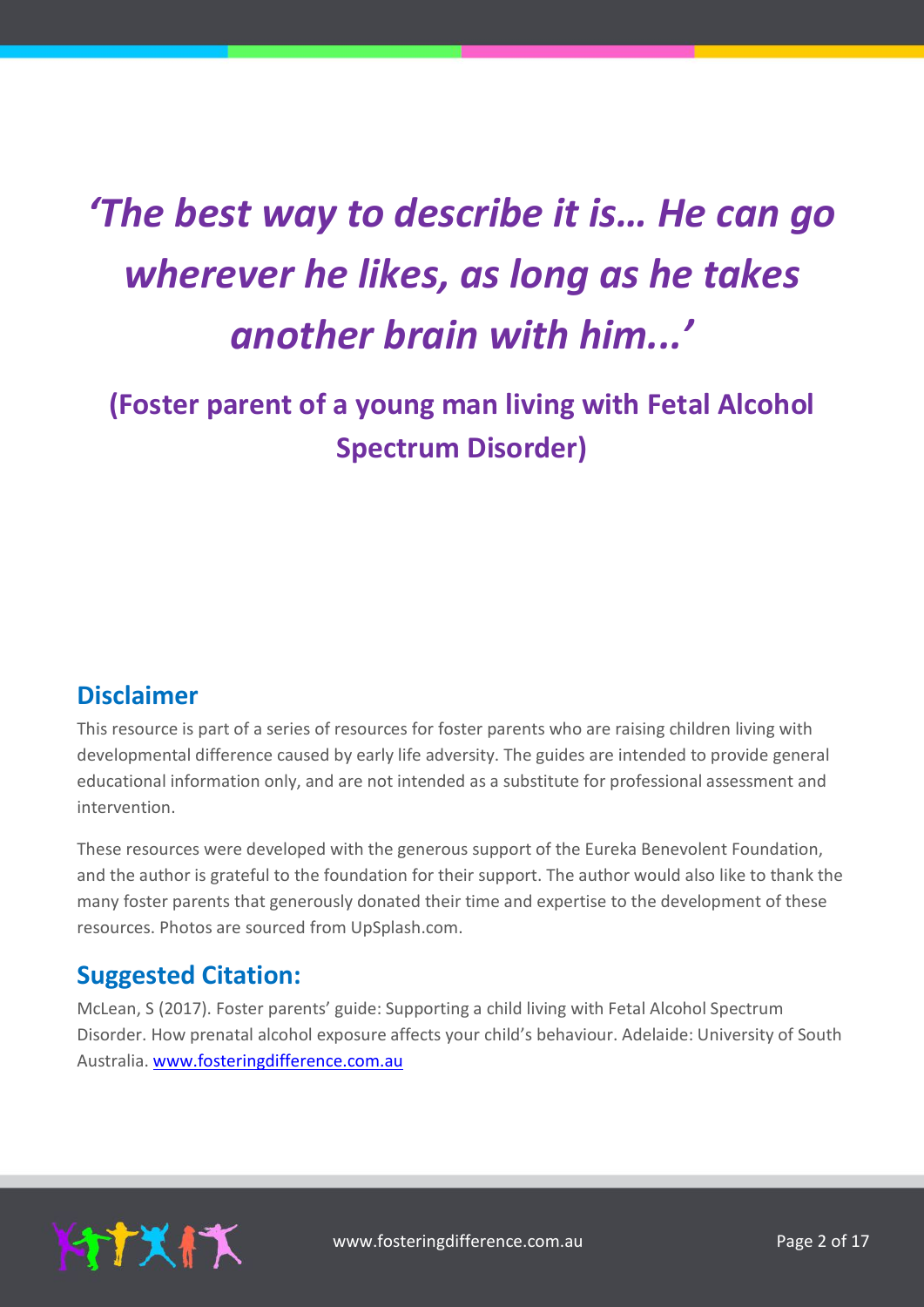

# **Fetal Alcohol Spectrum Disorder- what is it?**

We now know that when a woman drinks alcohol during pregnancy she risks affecting her unborn child in a range of ways. The range of lifelong disorders that can be caused by drinking during pregnancy is captured by the label Fetal Alcohol Spectrum Disorder (FASD).

FASD is often described as a 'hidden' disability, because children who are affected by this disorder may not look any different from other children; but can nonetheless be struggling with significant 'hidden' learning issues. We used to think that children who were affected by alcohol use before birth showed certain facial features and other physical abnormalities that were easy to detect. We now know that even profoundly affected children do not always show these facial changes and may not really look any different from other children. This is an important point, as many professionals still hold the belief that children must have clear facial features to be affected.

This resource sheet is for foster parents to help identify and support children that might be affected by alcohol exposure before birth. We used to think that brain damage caused by prenatal alcohol exposure before birth was relatively uncommon (up to 2 per 1,000 amongst most western populations). We now know that it is more common than that. A recent American study found that between 4 and 7 in every 100 children may have some form of brain damage caused by their mother's alcohol consumption before birth.

Unfortunately, the picture seems to be even worse for children who are placed in foster care. It is actually quite common for children affected by FASD to be raised by someone other than their biological parents (We know that around 60 % of children who receive treatment for FASD are being raised outside their family home). We also think that FASD is pretty common in foster care. On

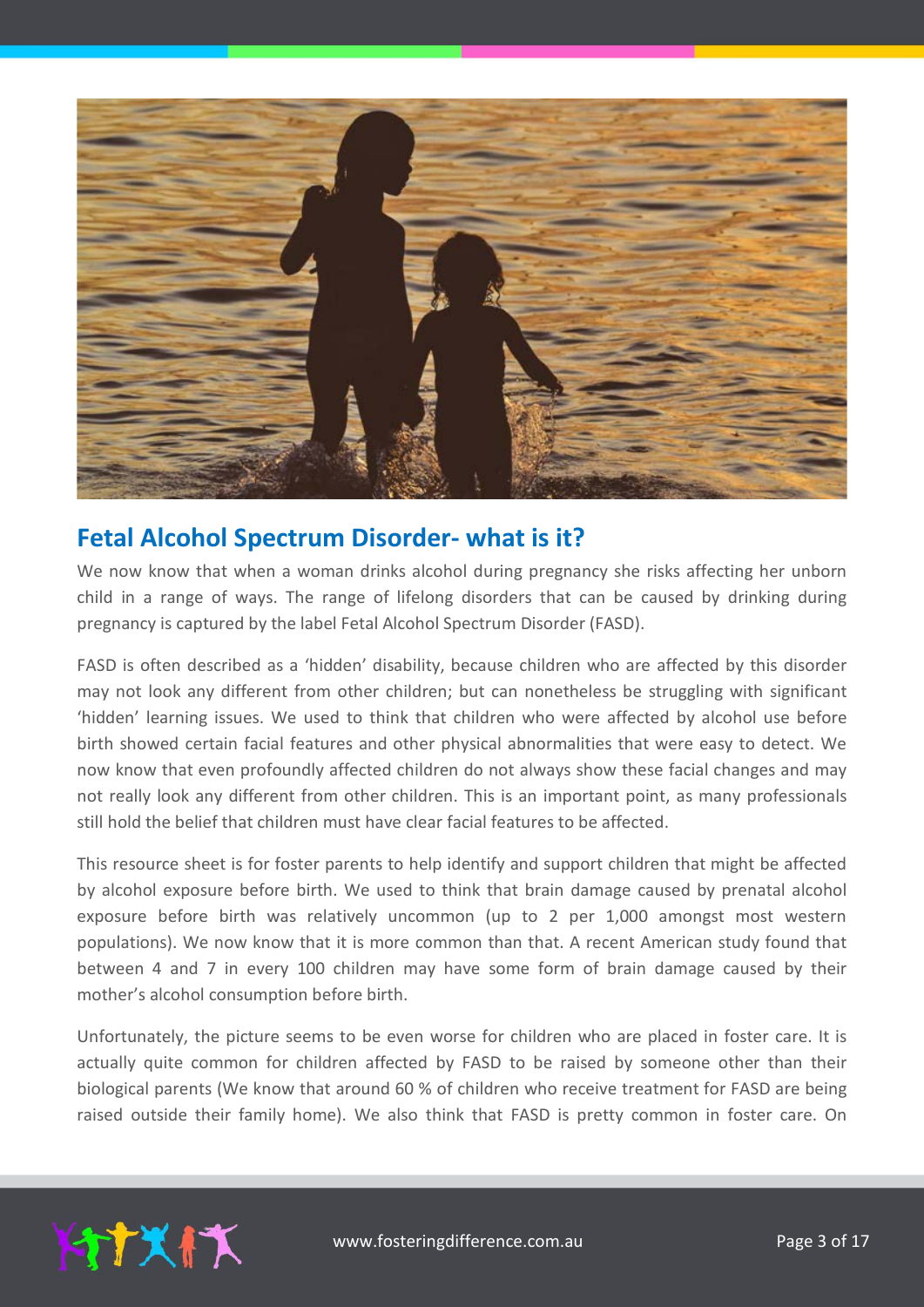average, almost 17% of children across all types of out of home care are believed to have some form of FASD (including both foster and residential care). That means that almost 17 out of every 100 children in out of home care could be affected by a brain disorder that carries with it life-long difficulties with thinking and behaviour. This is why it is important for foster parents to understand what it might be like for the child who is living with FASD.

So how much of a problem is FASD? We know that FASD is a life-long disorder, but the impact of the problem on children's lives depends on how well supported they are. Knowing exactly how your child may be affected by prenatal alcohol exposure is difficult, because it depends on a range of factors that we don't yet fully understand.

The extent of a child's brain damage seems pre-determined by the amount and timing of alcohol consumption during pregnancy. At this point we think that there isn't a lot that can be done to reverse this damage, but our knowledge in this area is growing. The results of this kind of brain damage vary from child to child, but there are some common patterns of difficulties that children experience, which will be described in this resource. The good news is that the effect of this disability on children's lives can be minimised by having a consistent, nurturing caregiver who can support the child to make friends and experience some success at school and later on in the work environment.

One of the main frustrations for foster parents who raise children living with FASD is the fact that they may never get a proper diagnosis. Many countries lack the specialist diagnostic clinics and teams that are needed to make a clear diagnosis and offer integrated support. This means that many children, particularly those in foster care, never get the correct diagnosis. Foster parents tell us that their children can receive a range of different diagnoses and treatments before the professionals involved finally determine the correct diagnosis. Without the correct diagnosis, it is not unusual for otherwise capable foster parents to doubt their competence (and their sanity). Receiving a diagnosis of FASD can be a huge relief, as it offers an explanation for otherwise 'inexplicable' behaviour. Without access to diagnostic facilities, the best that foster parents can do is to try to obtain accurate information from their child's caseworker about the biological mother's alcohol use during pregnancy.

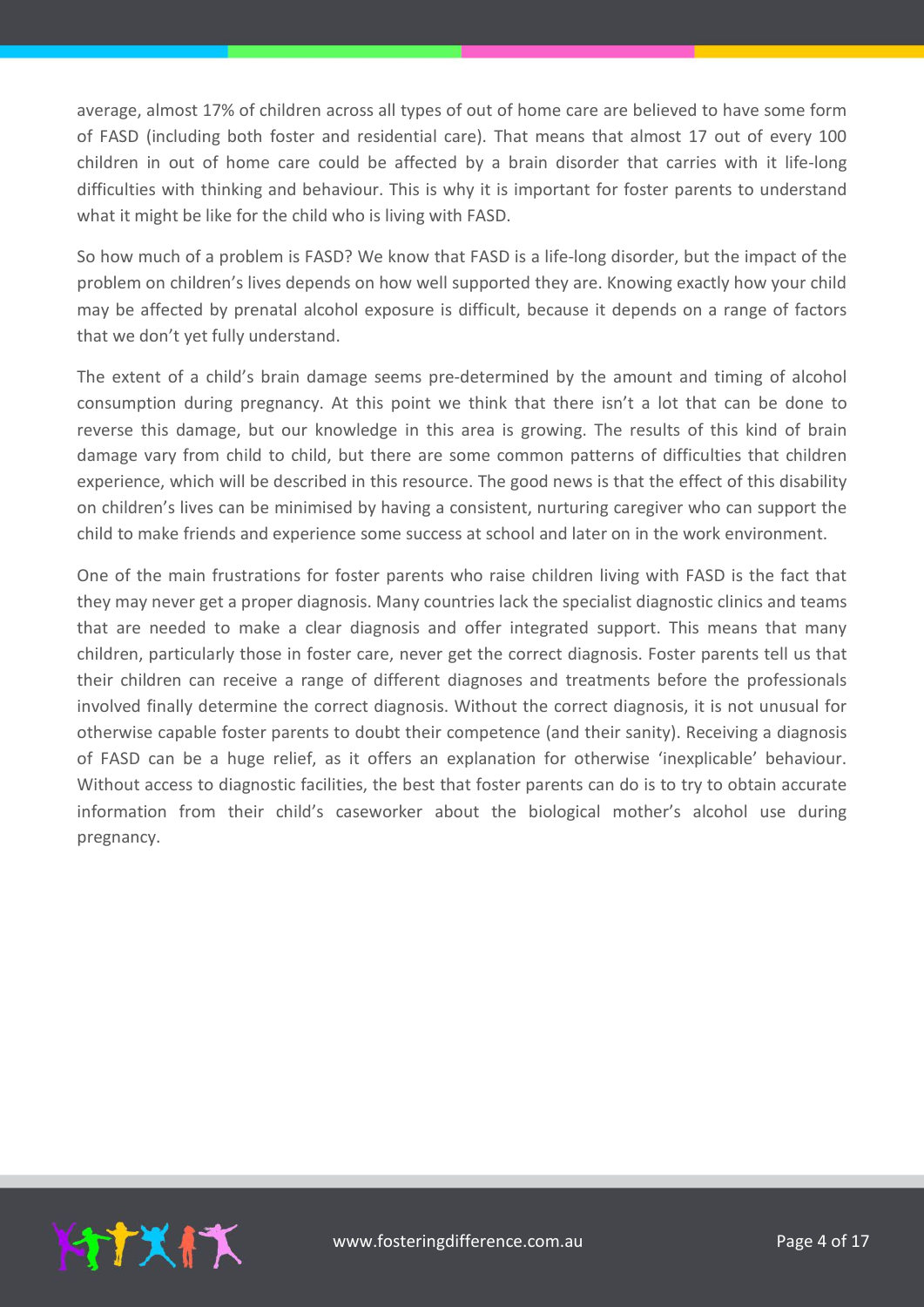

# **How can I recognise if my child is living with FASD?**

Many foster parents report that they care for children who have a unique set of challenges. Children living with FASD may present very real challenges to foster parents due to their challenging behaviour and difficulty in learning from their actions. Teachers and even other foster parents may not understand why these children can be so difficult to support. Foster parents tell us that when they are fortunate enough to have been given information about the child's history, they are finally able to make sense of their child's behaviour. Unfortunately, many foster parents never receive information about the history of their child either because it is not available or because it is considered confidential. This resource is aimed at foster parents who may not have access to their child's health information. It outlines some of the symptoms of FASD and suggestions for managing the behaviour association with this condition. Here are some of the indicators that the child you are caring for may be living with FASD. How many of the following apply to your child? My child...

- $\checkmark$  Has had a number of foster placements.
- $\checkmark$  Has biological parents that have alcohol and substance use issues.
- $\checkmark$  Has difficulty with friendships (lots of superficial friends or is easily led by others).
- $\checkmark$  Has been given lots of different labels or diagnoses over time, but none quite 'fit'.
- $\checkmark$  Has had lots of unsuccessful attempts at medication, intervention or counselling.
- $\checkmark$  Has behaviour that is impulsive; seems to repeat the same mistakes.
- $\checkmark$  Has trouble coping in unstructured situations.
- $\checkmark$  Has had a diagnosis of intellectual delay.

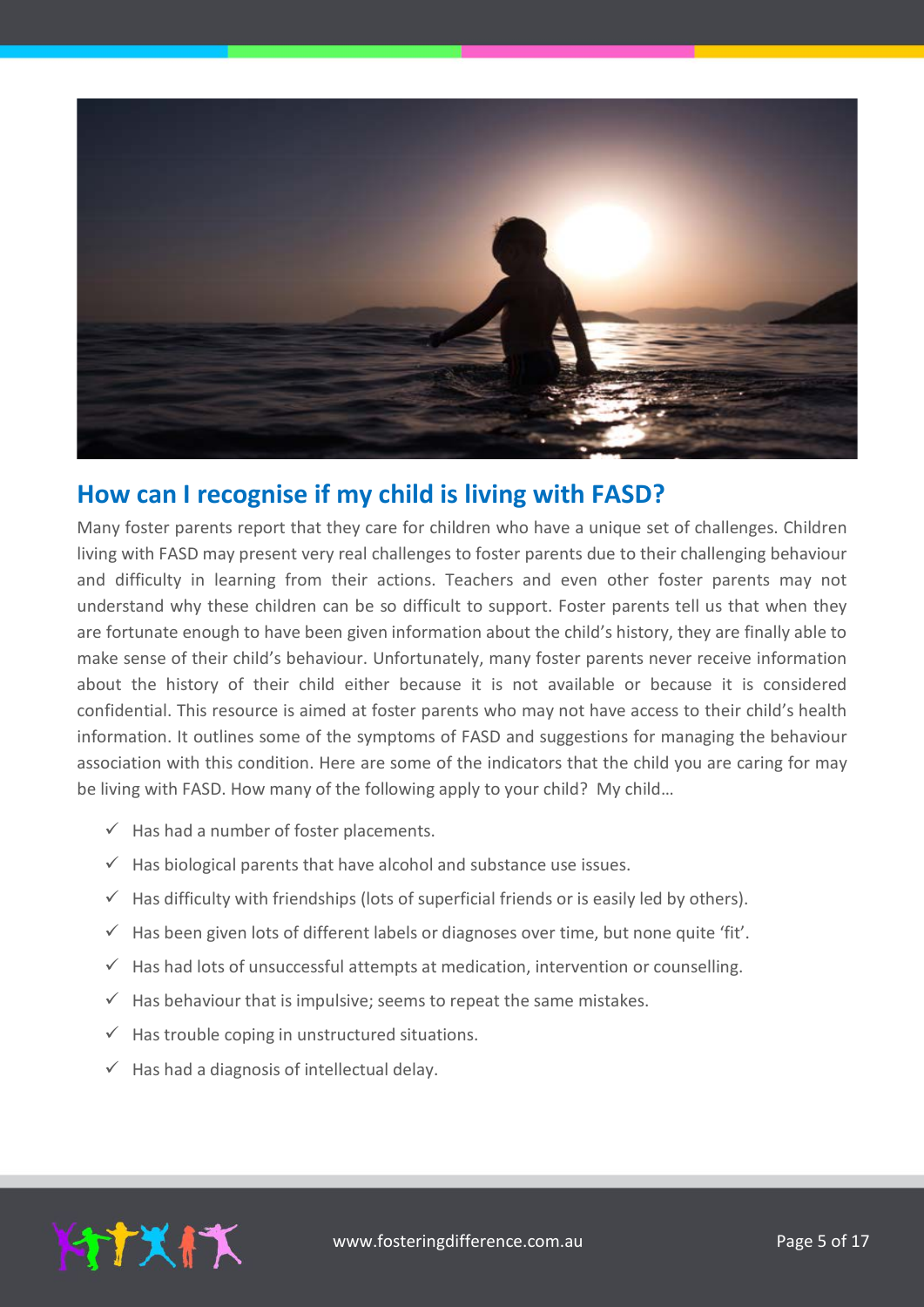The way that children living with FASD interact with the people in their world is affected by the way that their thinking and processing of information has been changed by exposure to alcohol before birth. We have discussed elsewhere the importance of cognitive flexibility for learning new ways of behaving and for adapting to the many changes in life (see resource on executive functioning). For children living with FASD, difficulties in cognitive flexibility can be much more extreme. There are also often other significant 'brain- based' problems like memory and language problems that affect their behaviour. For this reason, parents and carers of children living with FASD talk about needing to become the 'external brain' for the child- to take on the role of ordering, structuring, organising and interpreting the world for children so that they can manage.



# **What kind of difficulties do children with FASD experience?**

Children living with FASD can experience a range of difficulties in thinking, learning and remembering. They may have lower overall IQ but this is not always the case. Almost invariably their difficulties in these areas will mean that they will need a very different parenting approach to other children. While many of the symptoms experienced by children with FASD overlap with other traumatised children, the difficulties faced by this group of children can be more extreme and more difficult to manage.

While it is important to emphasise that each child will vary in the extent to which they are affected, there are nonetheless some difficulties that seem very common amongst children affected by FASD.

For example, the majority of children will show impaired executive functioning. This will mean they show poor planning and organisation, inflexible thinking and difficulty with inhibiting

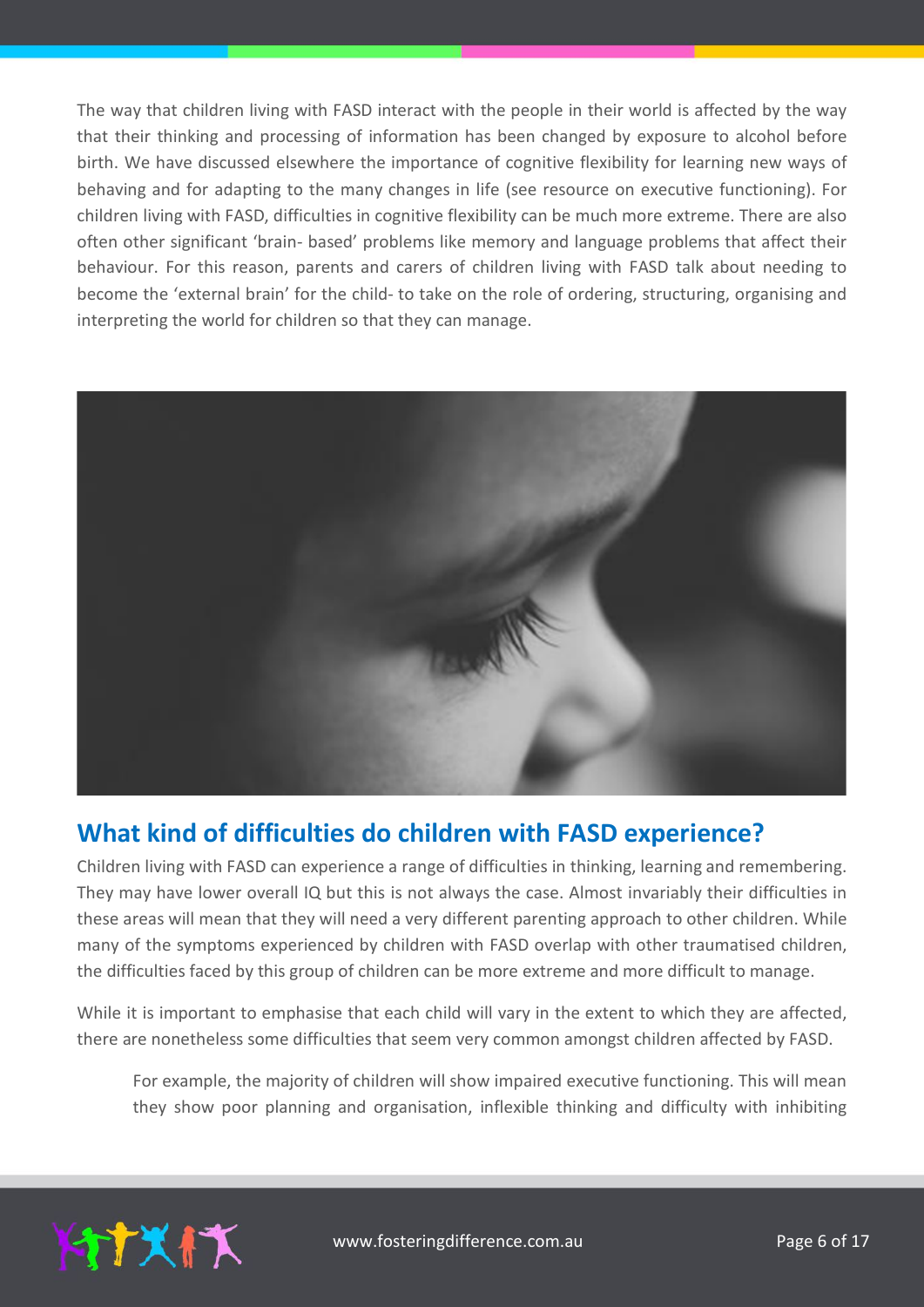behaviour. They can have impaired learning with significant impairment in their memory. This will mean they will have problems remembering recently learned information, may make the same mistakes repeatedly, and have, difficulty in remembering long verbal instructions. These children can also have marked spatial problems; for example in telling left from right, or aligning numbers in columns.

Children living with FASD also have difficulty with self-regulation. They can experience fluctuating mood and behaviour; showing frequent intense behavioural outbursts and poor impulse control (e.g., difficulty with waiting in line, or complying with rules).

Finally, children living with FASD can experience lots of difficulty in other important areas of daily functioning, such as social communication, and daily living skills. For example, they can have trouble understanding a normal rate of speech. They may have difficulty in social interactions and social boundaries (e.g., being overly friendly or intrusive to strangers). They may also experience delays in other daily living skills such as feeding, toileting or managing daily schedules.

# **Common features of FASD**

Common difficulties experienced by children living with FASD include:

Serious MEMORY problems, affecting all daily tasks: For example:

- Your child will have trouble learning and remembering new information.
- Your child will seem to forget things that have been learnt previously (due to trouble retrieving memories that have been formed).
- Your child will frequently forget what you have just told them.
- Your child will remember how to do something in one setting but be unable to recall how to do the same task in another setting.
- Your child may appear to tell lies- this is likely to be caused by a memory gap that leads the child to make up facts to plug this gap (confabulation). This is not intentional lying on the part of the child.

*'With him there was just never any, there was no natural internal clock, and there was no forcing an internal clock. It's still the same today. He will stay up… and I've just learned to not even let it bother me'*

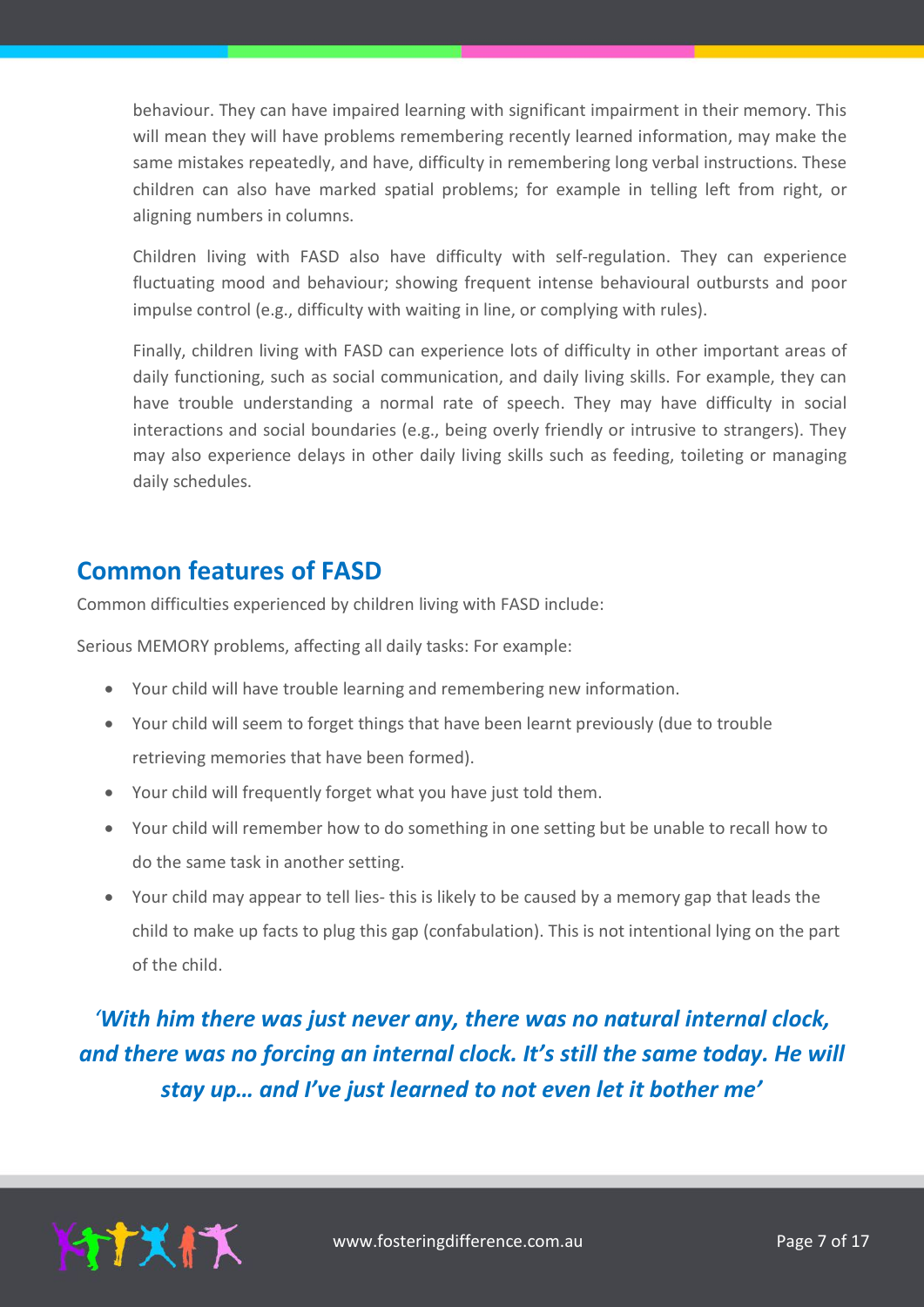

Significant problems in TALKING AND/OR UNDERSTANDING (language). For example:

- Your child can seem talkative, but seems to 'miss' important parts of a conversation (due to speed of conversation or due to non- concrete language).
- Your child cannot understand non-concrete language e.g., phrases with double meanings (e.g., I'm tied up at the office); or metaphors or sarcasm.
- Your child can have difficulty in taking turns in conversations.
- Your child may be unable to carry out your instructions, despite being able to repeat them due to difficulty in quickly processing and remembering language.
- Your child may not understand instructions unless these are given slowly, with lots of repetition; may miss key pieces of information.
- Your child thinks at a slower pace (can only understand instructions given slowly, may need lots of repetition, may miss key pieces of information).

Significant problems with FLEXIBLE THINKING and planning ahead. For example:

- Your child has trouble in taking what is learned from one situation and applying it to another situation.
- Your child is always repeating the same mistakes.

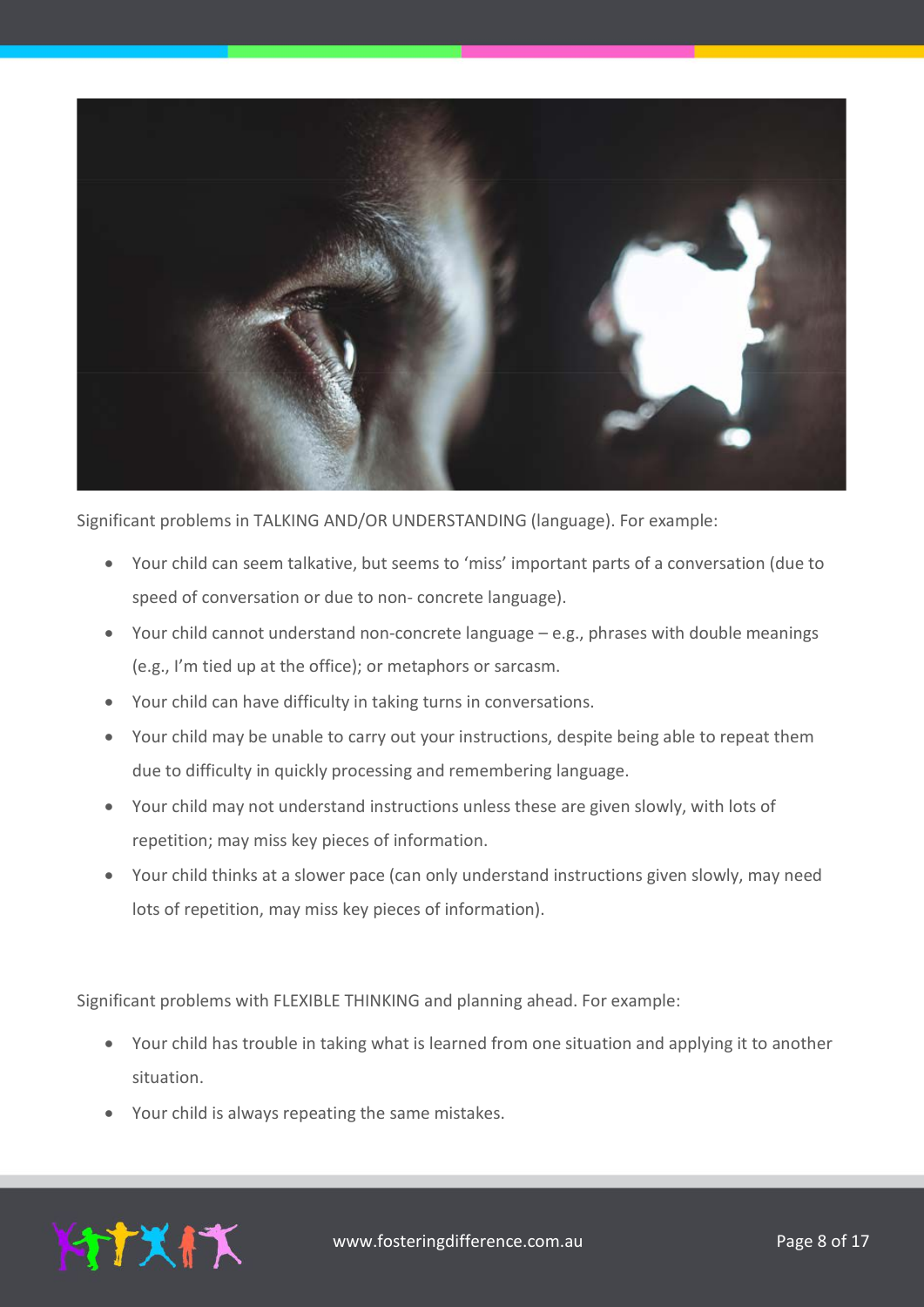- Your child seems unable to link actions to consequences.
- Your child has trouble with generalising a rule from one setting to another. For example, she will comply with a rule at home but doesn't seem to understand that the rule also applies to a friend's home).
- Your child has trouble paying attention
- Your child has lots of difficulty in moving from one task or activity to another.
- Your child often acts before thinking (difficulty in foreseeing danger, easily led, impulsive).
- Your child processes information more slowly, needs more uptake time than other children.

# *'He really really likes to have ice… chewing ice… like a popsicle… if we can just have him sit down and have a popsicle, it really helps to just kind of bring him down… and just things like that will settle him down enough that either he's talked through the situation or he'll forget it'.*

#### *(Foster parent of child living with FASD)*

Significant difficulty in THINKING IN ABSTRACT terms. For example:

- Your child finds it hard to plan ahead or set goals.
- Your child has difficulty in reflecting on actions.
- Your child has trouble is seeing similarities and differences between situations.
- Your child has trouble thinking about and talking about abstract ideas (time, money, setting goals for the future).

Significant changes in bodily rhythms and sensations, For example:

- Your child has profoundly unusual sleep wake cycle. For example, he sleeps in short bursts, and is often awake throughout the night.
- Your child has profound sensory sensitivity- she will react in extreme ways to relatively minor sensory stimulation (for example, touch, water drops, noise from vacuum cleaner).
- Your child has difficulty in recognising bodily signals for hunger or thirst; needs reminders to eat or drink.

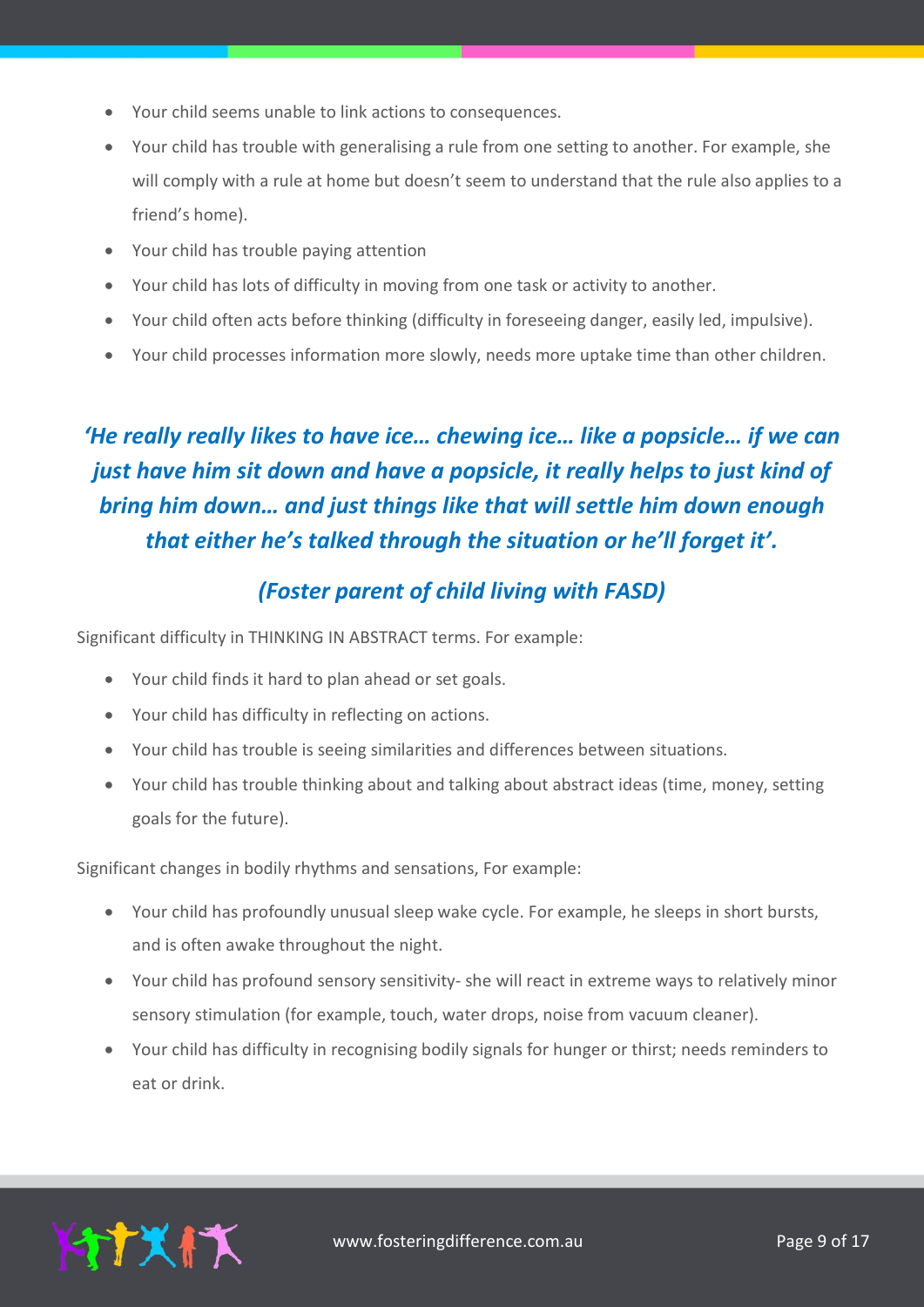# *'It's hard to remember when you're in the midst of all this going on that the reason that they're acting this way is because of the damage that's been done… it's not because they're maliciously wanting to knock your brains out'*

#### *(Foster parent of child living with FASD)*

#### **What can foster parents do to support children's development?**

As you can see, the range of possible impacts is wide; and research into how to support children affected by FASD is growing. At the moment, we think that the best way to support these children is to structure the environment to allow them to experience success and to stick to a set of guiding principles in all your interactions with your child. These principles include simplifying things for the child, making the environment as structured as possible and providing a high level of monitoring and supervision.

Caregivers experienced with FASD call this "**The three S's**":

- **Structure:** Make the environment as structured and predictable as possible. Adapt the environment to suit children's impaired ability to deal with change.
- **Simplify:** Simplify what you are asking of the child. Adapt the task or break it into smaller, simpler tasks to suit children's impaired ability to deal with complexity.
- **Supervise:** Make sure you provide adequate supervision. Affected children need more monitoring to ensure their safety and that of others. Affected children should not have the same independence as same age children- take into account their inability to control impulsive behaviour and poor ability to predict consequences.

In essence, your job is to make sure your child's environment is made as simple, predictable and structured as possible; and to make sure you provide supervision at all times. Changing some aspects of the physical environment can make it easier for children to manage (for example putting up barriers or visual reminders). Simplifying and adjusting our expectations of children can also make it more likely that they can experience success (think in terms of your child's developmental age, rather than their actual age). Supervision and monitoring of children can help to keep them on task and

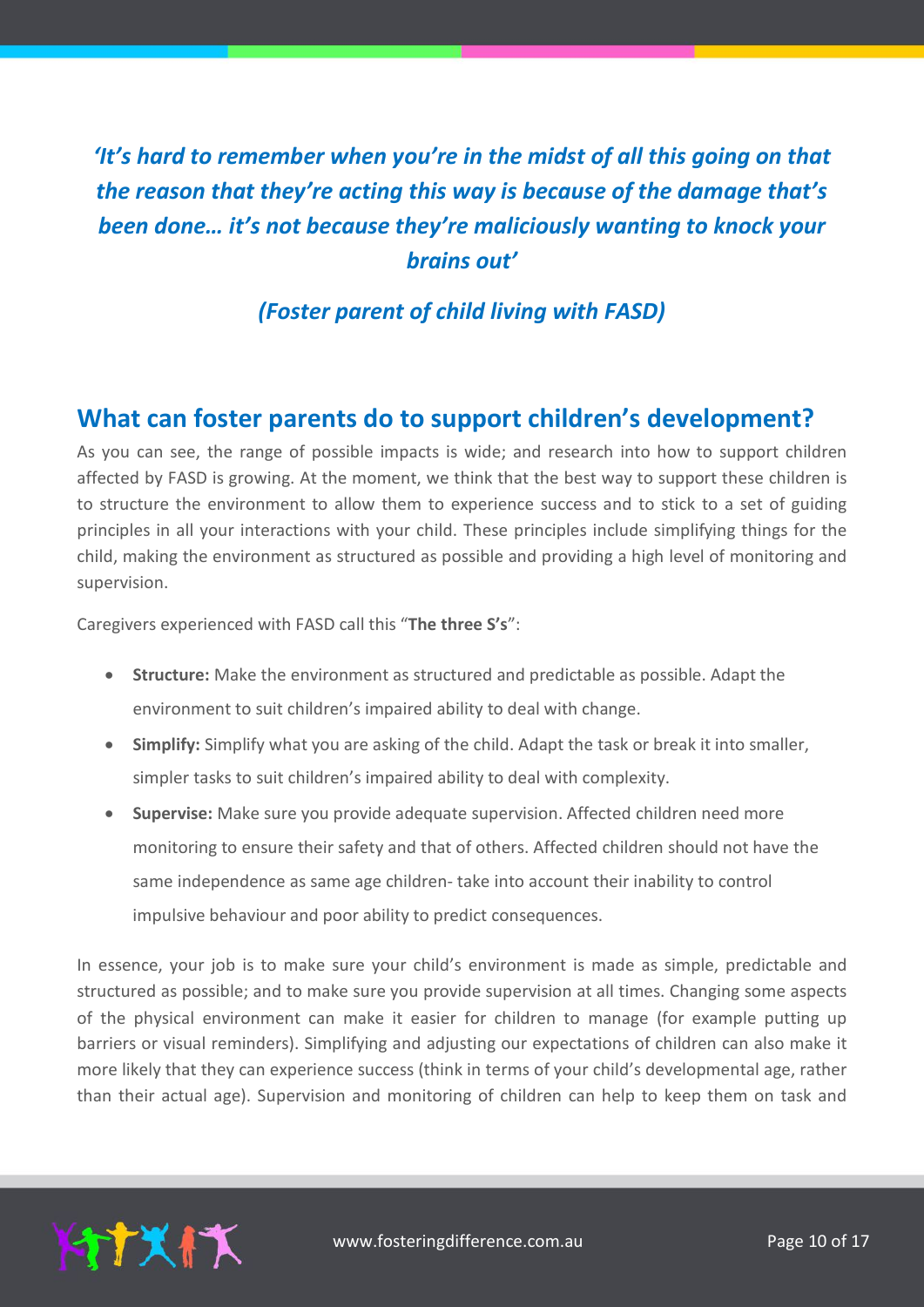minimise potential danger that might otherwise come from their poor ability to predict consequences.

Experienced foster parents report that traditional discipline techniques don't work because the children cannot easily link their behaviour with a consequence. Unlike traumatised or neglected children, this difficulty in linking actions with consequences doesn't improve over time. Adapting your environment, your expectations and your approach to parenting will help optimise your child's development over time. In many ways, it can be helpful to think that you are a kind of portable 'external brain' for the child, and your job is to provide the necessary 'scaffolding' to enable the child to interact successfully with the world.

## **Tips for providing STRUCTURE:**

Many foster parents of children living with FASD think of structure as the 'glue' that helps the world to make sense to the child living with FASD. As foster parents, the aim is for you to change their physical or social environment to make it as structured, predictable, and free from distractions as possible. This continues to be important, even with older children, as affected children do not develop the self-monitoring and self-control abilities that other children do over time. It can be useful to think in terms of the 'developmental danger level' – In other words; what is the developmental age that your child is functioning at, and what does this mean for how aware they might be about potential dangers in the environment and the consequences that might follow form their actions. Would you expect a child that is functioning at a developmental level of four years of age to be able to cross the road safely? Would you expect them to be able to predict danger without adult support? Provide children with as much structure as is appropriate for their developmental level and understanding of danger.

Some examples of how to provide developmentally appropriate structure include:

- $\checkmark$  Place a barrier between the child and danger (install gates in doorways and on stairs).
- $\checkmark$  Create a barrier between the child and distraction (e.g., headphones or a study corral to surround the child and eliminate distraction in a classroom environment).
- $\checkmark$  Ensure the sensory environment is as consistent as possible (and minimise or avoid sensory triggers).
- $\checkmark$  Provide structure to social interactions & reduce social complexity (try to limit the number of children your child needs to interact with; play games with clear rules and structure).
- $\checkmark$  Have consistent expectations from one setting to another (children can't adapt easily to meet changing expectations from situation to situation). State the rules of each setting clearly.

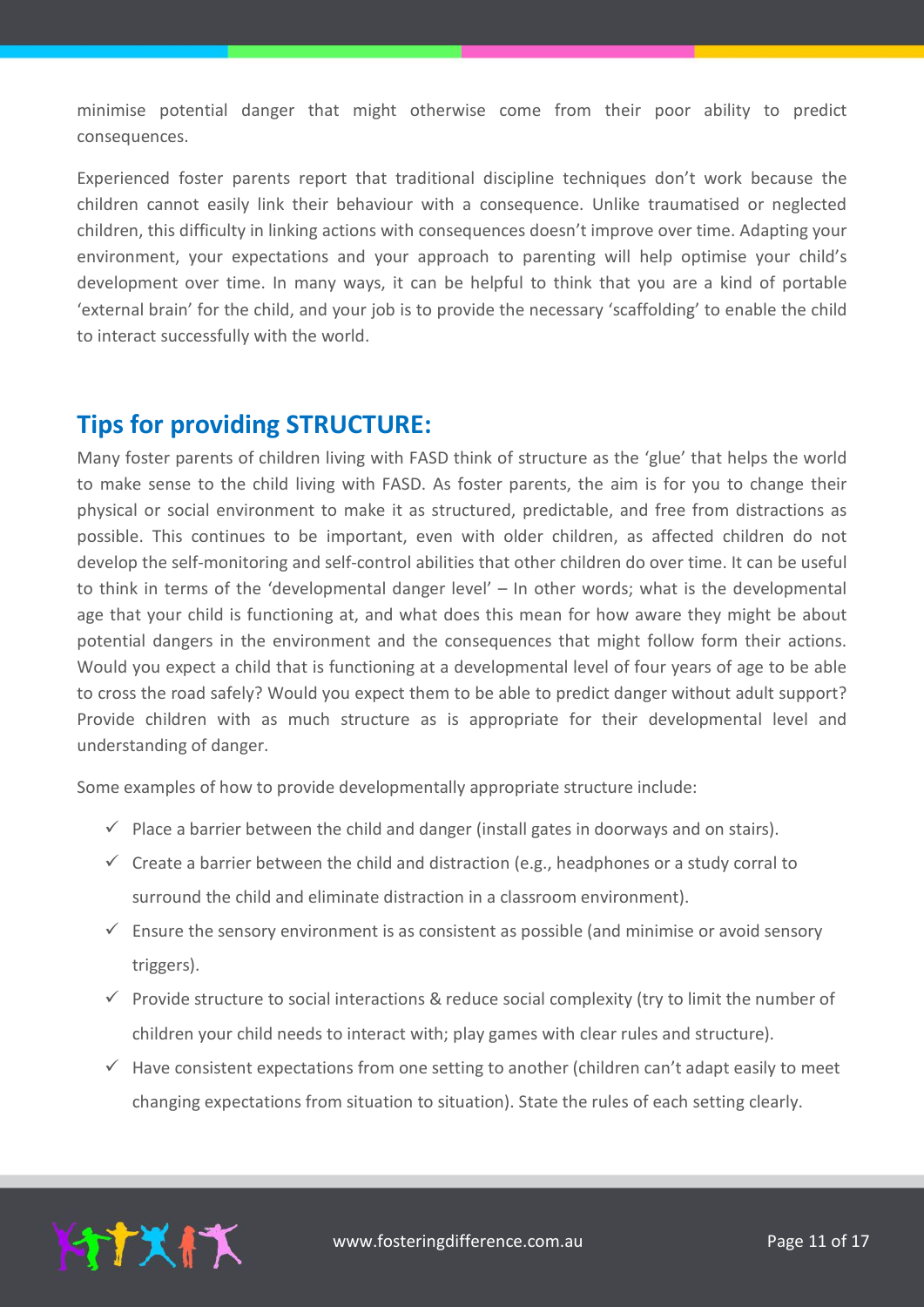- $\checkmark$  Make the environment as consistent as possible; avoid sudden change.
- $\checkmark$  Ensure all key adults use the same key words to talk to your child.
- $\checkmark$  Practice teaching skills and concepts in more than one setting. Due to difficulties in transferring learning from one setting to another, children may not see similarities between school and home settings; therefore rules and expectations need to be re-taught for each setting.
- $\checkmark$  Provide a daily routine that is clear and predictable.
- $\checkmark$  Allow adequate time to complete daily routines.
- $\checkmark$  Use visual prompts, visual schedules, provide task lists or steps, using alarms and timers as prompts to remind about important health and safety information (e.g., when to eat, reminder to drink, check that doors are locked).

## **Tips for SIMPLIFYING:**

In addition to providing as much structure as possible, it is important to reduce the complexity of the environment for children. You can simplify your child's world in several ways by simplifying how you talk to your child, by lowering your expectations to the child's developmental level, and by using visual prompts to provide your child with additional support. Simplifying their environment will also help manage sensory arousal levels so that they don't become too overwhelmed to learn. Making things as simple as possible reduces the mental work children have to do and maximises their opportunity to succeed.

Some examples of how to simplify include:

- $\checkmark$  Minimising background noise and bright colours as these can trigger children's behavioural outbursts.
- $\checkmark$  Ensuring you de-clutter regularly; it is difficult for your child to process too much sensory information at a time
- $\checkmark$  Ensure you talk to the child in plain, concrete language.
- $\checkmark$  Talk at a slowed pace, using shorter sentences.
- $\checkmark$  Break complex jobs into small steps and teach each one.
- $\checkmark$  Use concrete language don't use double meanings (e.g., 'catch the bus').
- $\checkmark$  Use language that is lower than the child's actual age.
- $\checkmark$  Give two choices in decision making (avoid abstract goal setting).

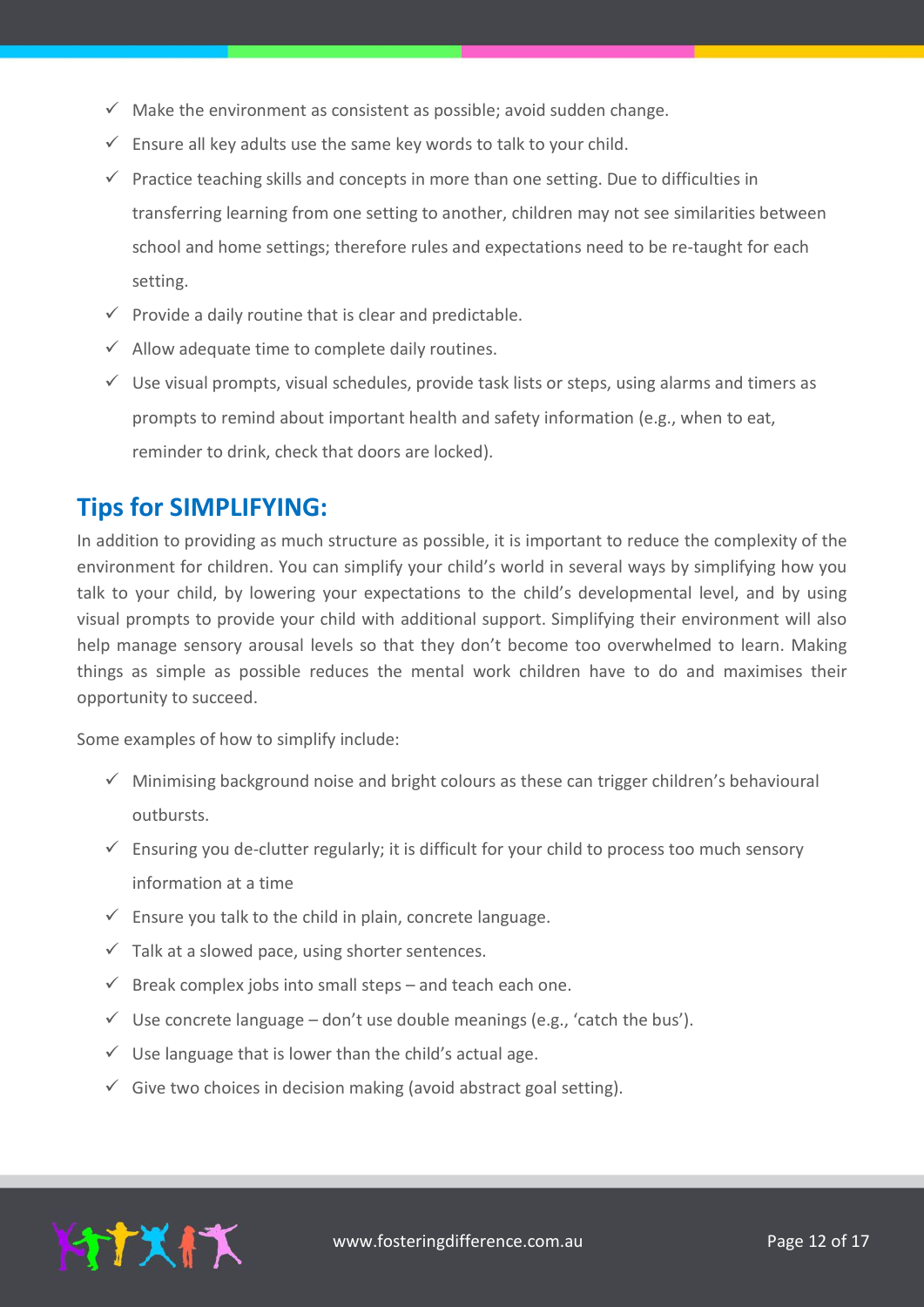- $\checkmark$  Set out the steps to tasks, using visual aids and prompts as appropriate.
- $\checkmark$  Avoid giving vague instructions; ensure you give clear, short, simple instructions.

#### **Tips for providing SUPERVISION:**

There are many ways that you can manage your child's environment to maximise their success. Be on the look-out for potential triggers in your child's environment. Triggers are any factors that make it more likely that your child will misbehave or have an explosive outburst. Aspects of the sensory environment commonly trigger a child's behaviour- there may be too much noise, the light may be too bright- sensory stimulation that most children can manage can cause a child with FASD to meltdown. Transitioning from one activity to another is also extremely likely to be difficult for the child affected by FASD - they will need explicit warnings and supervision and support in order to successfully negotiate changes in activities or in moving from place to place. Try to pre-empt potential difficulties ahead of time and provide additional supervision during this time. The most important thing to remember is that many of the behaviours your child displays aren't normal behaviour problems- they are signs of neurological difficulties that reflect permanent damage to the brain and are NOT within the child's control at all. When we realise that children cannot control themselves in many situations, we realise that the onus is on us as adults to provide the necessary monitoring and supervision.

Some examples about supervision include:

- $\checkmark$  Work out a way to provide warning to your child of impending change and transition. Transitions should be cued both visually and verbally (e.g., egg timer, paper chain, 5 minute warning tone).
- $\checkmark$  Teach using repetition (and more repetition!) to embed learning. Use repetition or 'overlearning' to overcome memory difficulties. Expect to repeat yourself-often!
- $\checkmark$  Provide learning through more than one sensory modality.
- $\checkmark$  Break complex tasks down into single steps. Then teach and monitor each step. Keep rehearsing with your child- what step do we do next?
- $\checkmark$  Simplify language, use repetition and rely on visual prompts to supplement your instructions.
- $\checkmark$  Issue one direction at a time; tell the child what you want them to do in concrete terms. Do not use non-literal language, such as sarcasm, irony and metaphor.
- $\checkmark$  Expect to repeat instructions. Do not assume a skill that is demonstrated is retained. Learning may not be retained from one day to the next.

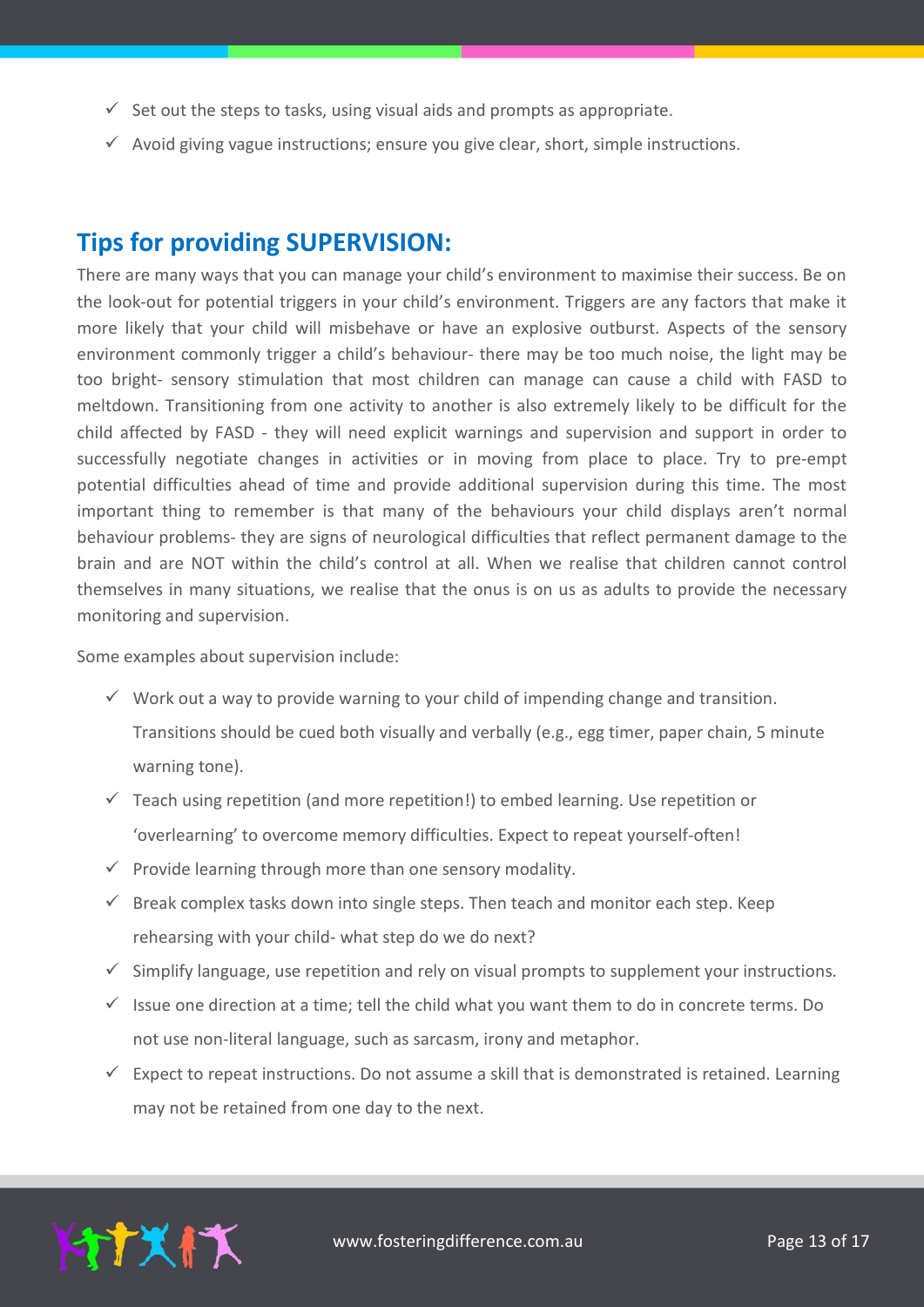- Expect to explicitly teach life skills, problem solving and friendship skills these will not be picked up automatically.
- $\checkmark$  Use visual cues (picture social stories) to teach household routines and social conventions (e.g., saying hello to friends at the start of the school day).
- $\checkmark$  Monitor your child's activities and provide prompts to stay on track.
- $\checkmark$  Do not expect your child to be able to discriminate safe and unsafe behaviour.

# **A final word... It's not that she won't, it's that she** *can't*

It is important to remember that one of the hallmark characteristics of FASD is that the child's learning in one setting will not necessarily be retained, or applied, to another setting (on in some cases, will not be retained the next day!). It is critical to your child that whenever possible, you communicate well with other relevant adults in your child's life, such as teachers, to help ensure consistency in approach across all key settings. Share your understanding with other significant adults in the child's life, using consistent language and expectations.

One of the most important aspects of supporting a child living with FASD is reminding yourself to reframe the behaviours you are seeing. What might be defiance or non-compliance in another children can simply be a *lack of ability* in children with this kind of brain damage.

Ask the question **'Is it that the child won't ….or is it that the child can't?'** (Malbin, 2002).

Experienced parents report that this is the most crucial question to keep in mind when responding to your child's behaviour. The following table shows the difference that this reframing can make…

| What are the behaviours<br>you might see? What<br>might you think? | What might actually be going wrong for the child?                                                                                                                                                         |
|--------------------------------------------------------------------|-----------------------------------------------------------------------------------------------------------------------------------------------------------------------------------------------------------|
| 'He won't listen, he can't<br>be taught'                           | The speed that his brain processes your words is slowed because of<br>damage to the brain. He has trouble remembering instructions for long<br>enough to carry them out due to damaged short term memory. |
| 'He must be doing this on                                          | He does not understand what you are asking him to do or stop doing. He                                                                                                                                    |

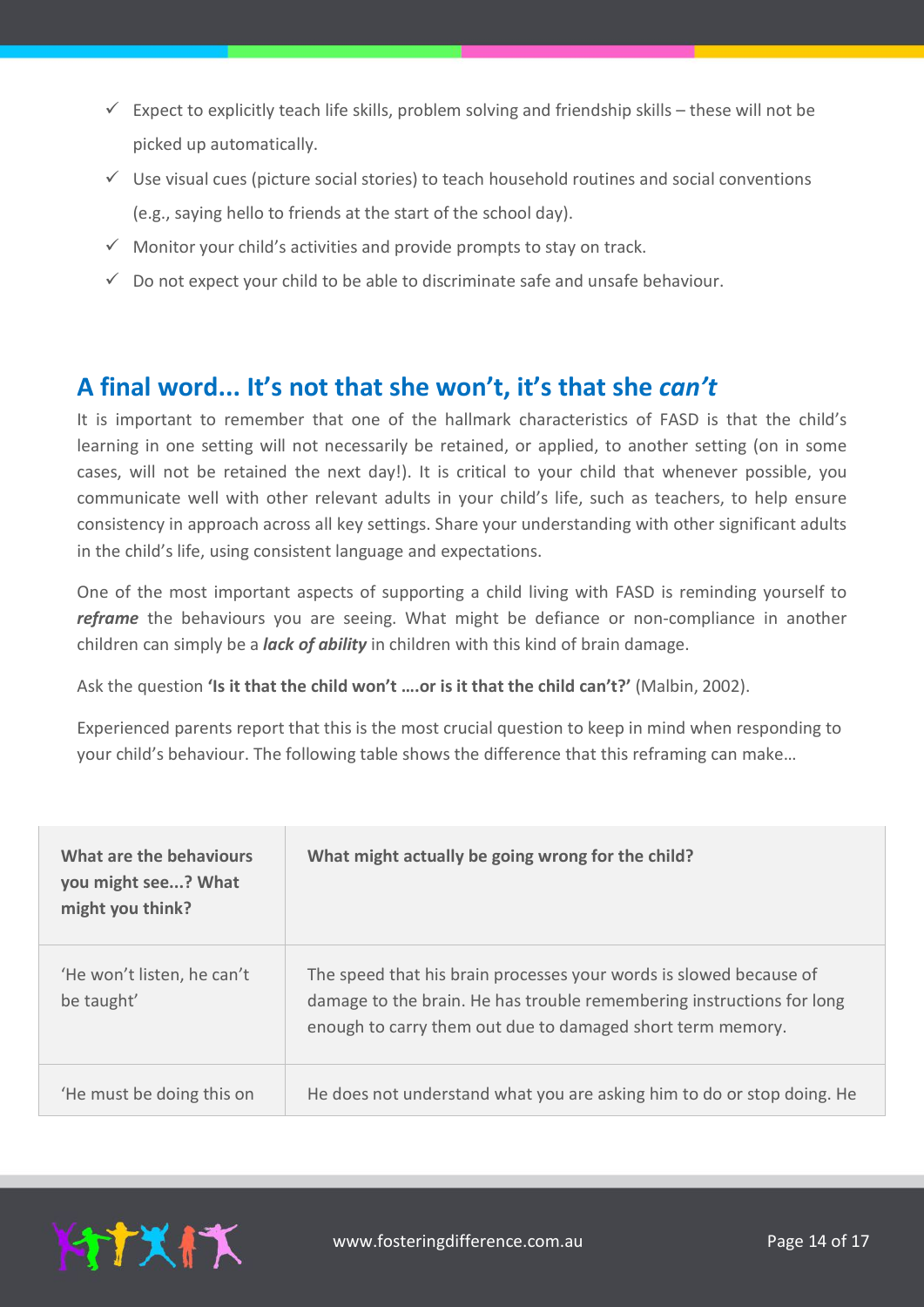| purpose'                                                            | has trouble linking cause and effect, meaning that he keeps on repeating<br>the same mistake again and again.                                                                                                                                                                                                                 |
|---------------------------------------------------------------------|-------------------------------------------------------------------------------------------------------------------------------------------------------------------------------------------------------------------------------------------------------------------------------------------------------------------------------|
| 'She's so inflexible, she<br>has to have her way'                   | Trouble with flexible thinking caused by brain damage means that she<br>can have trouble and be slow to switch from one activity to another. This<br>makes it seem like she is being disobedient when interrupted mid task.<br>She has trouble in stopping an old activity when asked to do something<br>new without warning. |
| I know he can do it, she<br>behaves at school- why<br>not at home?' | He has trouble in planning ahead so he can't organise himself unless he<br>clearly knows what is expected of him. Trouble with flexible thinking<br>means that he finds it difficult to think apply the rules from one situation<br>to another setting.                                                                       |
| 'She doesn't take any<br>responsibility for her<br>behaviour'       | She has trouble in linking her actions to the consequences (linking cause<br>and effect). Memory problems mean that she may not recall what she<br>actually did that was wrong and why.                                                                                                                                       |
| 'She can't handle change'                                           | Problems in flexible thinking mean that the child has trouble in working<br>out the rules in new situations unless someone can explain them.<br>Problems in flexible thinking mean that she is likely to keep doing the<br>same thing in the same way, even when the expectations or rules have<br>changed.                   |
| 'She can never be<br>bothered '                                     | Problems in executive functioning mean she has trouble in planning out<br>and starting actions. Sensitivity to stimulation in the environment can be<br>making her drowsy.                                                                                                                                                    |
| 'He's hyperactive, can't sit<br>still <sup>'</sup>                  | Sensory overload, overstimulation and dysregulation of sensory system.                                                                                                                                                                                                                                                        |
| 'She has no sense of<br>humour, takes everything<br>literally'      | She has problems understanding double meanings in language, for<br>example in jokes. Everything is understood in terms of its concrete<br>meaning. She cannot think in the abstract.                                                                                                                                          |

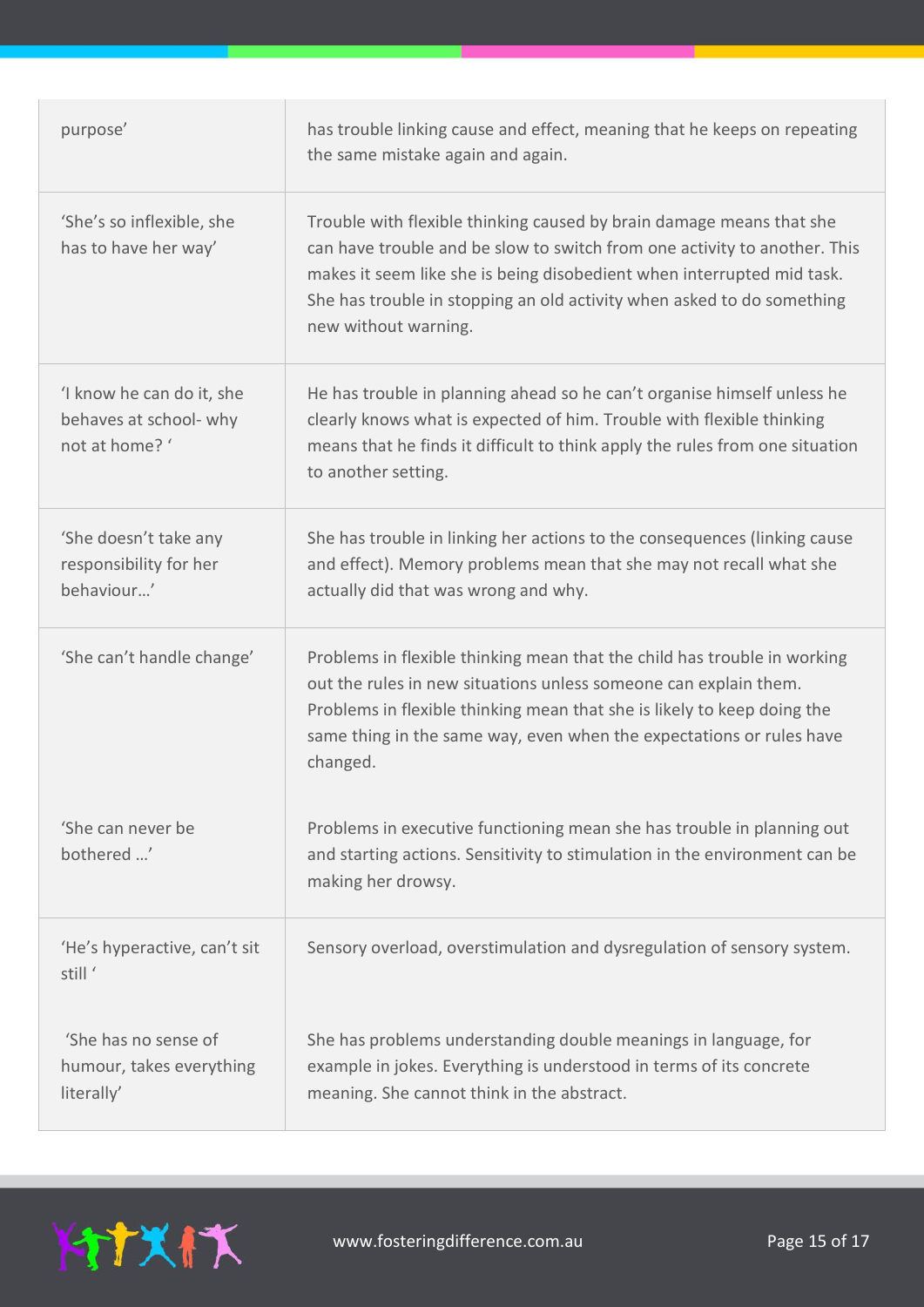# **Want to know more and connect with other foster parents?**

There are a wealth of tips and suggestions available, based on the principles outlined in this resource. This disorder has traditionally been under-recognised by professionals, but foster parents have long recognised the need to share tips and strategies. For further detailed information about strategies that might be useful for your child you are encouraged to review the downloadable resources developed by parents of children with this disorder. For example, see:

RFFADA Essential Tips for managing FASD [http://www.rffada.org/resources/17-strategies](http://www.rffada.org/resources/17-strategies-and-interventions)[and-interventions](http://www.rffada.org/resources/17-strategies-and-interventions)

There are also some associations and bodies that can provide information and advice regarding diagnosis and support:

National Organisation for Fetal Alcohol Spectrum Disorders Australia (NOFASD Australia) is an independent not-for-profit charitable organisation and the national peak organisation representing the interests of individuals and families living with Fetal Alcohol Spectrum Disorders (FASD). NOFASD aims to prevent alcohol exposed pregnancies in Australia and to improve the quality of life for those living with FASD. The website provides a range of resources and links to national and international resources and support groups. [www.nofasd.org.au](http://www.nofasd.org.au/)

The Russell Family Fetal Alcohol disorders Association is a national not-for-profit health promotion charity dedicated to ensuring that individuals affected prenatally by alcohol have access to diagnostic services, support and multidisciplinary management planning in Australia and that carers and parents are supported with a "no blame no shame" approach. The website provides links to a range of research, projects, information and support resources related to FASD.<http://www.rffada.org/?view=featured>

McLean, S., & McDougall, S (2014). Fetal alcohol spectrum disorders: Current issues in awareness, prevention and intervention CFCA Paper No. 29 Published by the Australian Institute of Family Studies, December 2014[.https://www3.aifs.gov.au/cfca/publications/fetal-alcohol-spectrum](https://www3.aifs.gov.au/cfca/publications/fetal-alcohol-spectrum-disorders-current-issues-awarenes)[disorders-current-issues-awarenes](https://www3.aifs.gov.au/cfca/publications/fetal-alcohol-spectrum-disorders-current-issues-awarenes)

McLean, S., McDougall, S., and Russell, V. (2014). Supporting children living with fetal alcohol spectrum disorders: Practice principles. Practitioner Resource. Published by the Australian Institute of